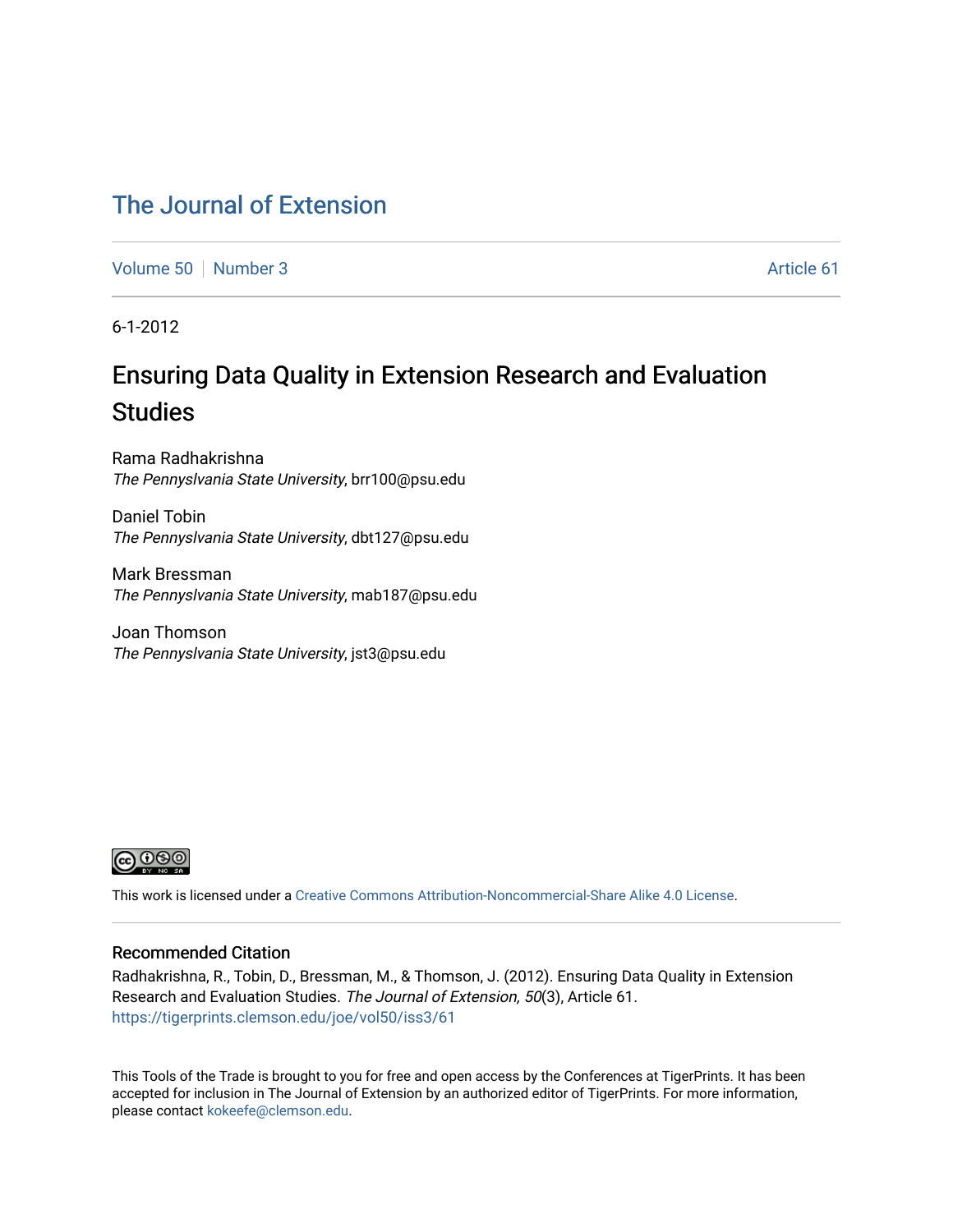

**June 2012 Volume 50 Number 3 Article Number 3TOT1**

[Return to Current Issue](http://www.joe.org/joe/2012june/)

## **Ensuring Data Quality in Extension Research and Evaluation Studies**

**Rama Radhakrishna**

Professor and Interim Department Head Department of Agricultural and Extension Education [brr100@psu.edu](mailto:brr100@psu.edu)

> **Daniel Tobin** Doctoral Candidate

Department of Agricultural and Extension Education [dbt127@psu.edu](mailto:dbt127@psu.edu)

#### **Mark Brennan**

Associate Professor Department of Agricultural and Extension Education [mab187@psu.edu](mailto:mab187@psu.edu)

#### **Joan Thomson**

Professor Emerita Department of Agricultural and Extension Education [jst3@psu.edu](mailto:jst3@psu.edu)

The Pennsylvania State University University Park, Pennsylvania

*Abstract: This article presents a checklist as a guide for Extension professionals to use in research and evaluation studies they carry out. A total of 40 statements grouped under eight data quality components—relevance, objectivity, validity, reliability, integrity, generalizability, completeness, and utility—are identified to ensure that research carried out by Extension professionals is credible, followed research protocols, was conducted in an ethical manner, and can withstand the test of scrutiny by reviewers. Researchers and Extension professionals can use the checklist to identify the areas that are methodologically sound and the areas that need improvement.*

### **Introduction**

The main purpose of ensuring data quality in Extension research and evaluation studies is to present information that is credible. Such research and evaluation studies follow research protocols, conducted in an ethical manner, and withstand the test of scrutiny by reviewers. Data quality is generally understood to be the degree to which data, including research processes such as data collection and statistical accuracy, meet the needs of users (Vale, 2010). Among the critical aspects to consider when assessing data for quality are relevance, validity, reliability, objectivity, integrity, completeness, generalizability, and utility. Ensuring these critical aspects of data quality in Extension research and evaluation studies is of paramount importance if Extension is to implement and improve programming based on sound methods.

Theoretical and methodological rigor needs to be continually enhanced in order to ensure that Extension is delivering relevant and useful programs to important stakeholders (Braverman & Engle, 2009; Dunifon, Duttweiler, Pillemer, Tobias, & Trochim, 2004). Sound research and evaluation methods based in data quality help Extension provide evidence that outcomes are attributable to Extension programs and help Extension to improve its program offerings (Radhakrishna & Relado, 2009).

This article presents a checklist as a guide for Extension professionals to use to ensure quality of data for the research and evaluation studies they conduct. Definitions of data quality vary from discipline to discipline based on relevance, importance, and user needs. Synthesizing important components across various definitions of data quality and keeping in mind the broad philosophical base of agricultural and Extension education, we propose that data quality is composed of eight distinct aspects: relevance, objectivity, validity, reliability, integrity, completeness, generalizability, and utility.

In the following paragraphs, a definition for each of the eight components is discussed in order to provide background to data quality (Figure 1). Based on these definitions, we next present a checklist that usefully operationalizes data quality so that Extension professionals can ensure that their research and evaluation studies are rooted in sound methods, thereby ensuring data quality.

> **Figure 1.** Eight Components of Data Quality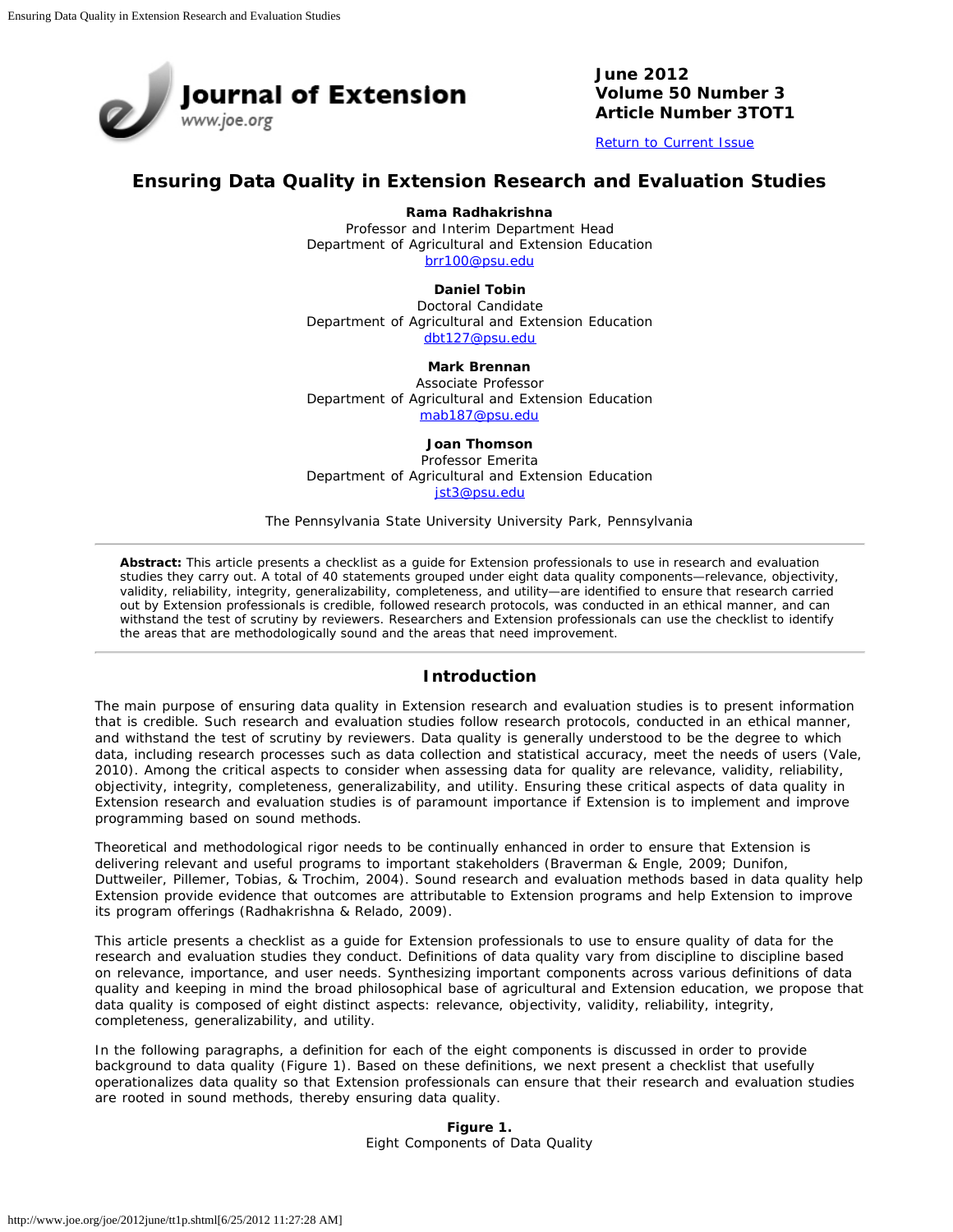

#### **Validity**

Validity refers to the "closeness between the values provided and the true values" (Organization for Economic Cooperation and Development [OECD], 2003, p.7). Careful development of the questionnaire provides a basis for validity. A thorough examination of previous studies, an ongoing review by a panel of experts, and carrying out a field test makes the case for construct, content, and face validity (Guba & Lincoln, 1981).

#### **Reliability**

Reliability is determined by the degree to which measurements are similar (consistent) on repeated measurements (Centers for Disease Control, 2009). Careful wording of the questionnaire and pilot testing the questionnaire with subjects not included in the sample, as well as a high response rate, provide evidence for reliability.

#### **Objectivity**

Objectivity of data means that conclusions are based on statistically sound methods (Guba & Lincoln, 1981; Guba, 1981). Careful analysis of assumptions/hypotheses/objectives/research questions and use of appropriate statistical procedures and results provide evidence of objectivity.

#### **Integrity**

Integrity is concerned with minimizing errors through the process of collecting, recording, and analyzing data (CDC, 2009). Integrity can be enhanced by properly training those involved with data collection and by reviewing that the data have been properly recorded.

#### **Generalizability**

Generalizability is concerned with sound sampling procedures that yield a sample representative of the population on key variables (Guba, 1981; Guba & Lincoln, 1981) and follow-up with non-respondents (Radhakrishna & Doamekpor, 2008; Miller & Smith, 1983).

#### **Completeness**

Completeness refers to ways in which missing values that exist in a given dataset are handled (CDC, 2009). When data are missing at random, their incompleteness is due to external events that cannot be controlled, whereas data not missing at random cannot be collected due to known and expected external events (Howell, 2009). The data not missing at random must be considered during data analysis to better understand the limitations and generalizability of the study.

#### **Relevance**

Relevance refers to the degree to which data are important to users and their needs (OECD, 2003; Vale, 2010). Among the strategies to ensure a high degree of relevancy are thorough literature reviews and needs assessments.

#### **Utility**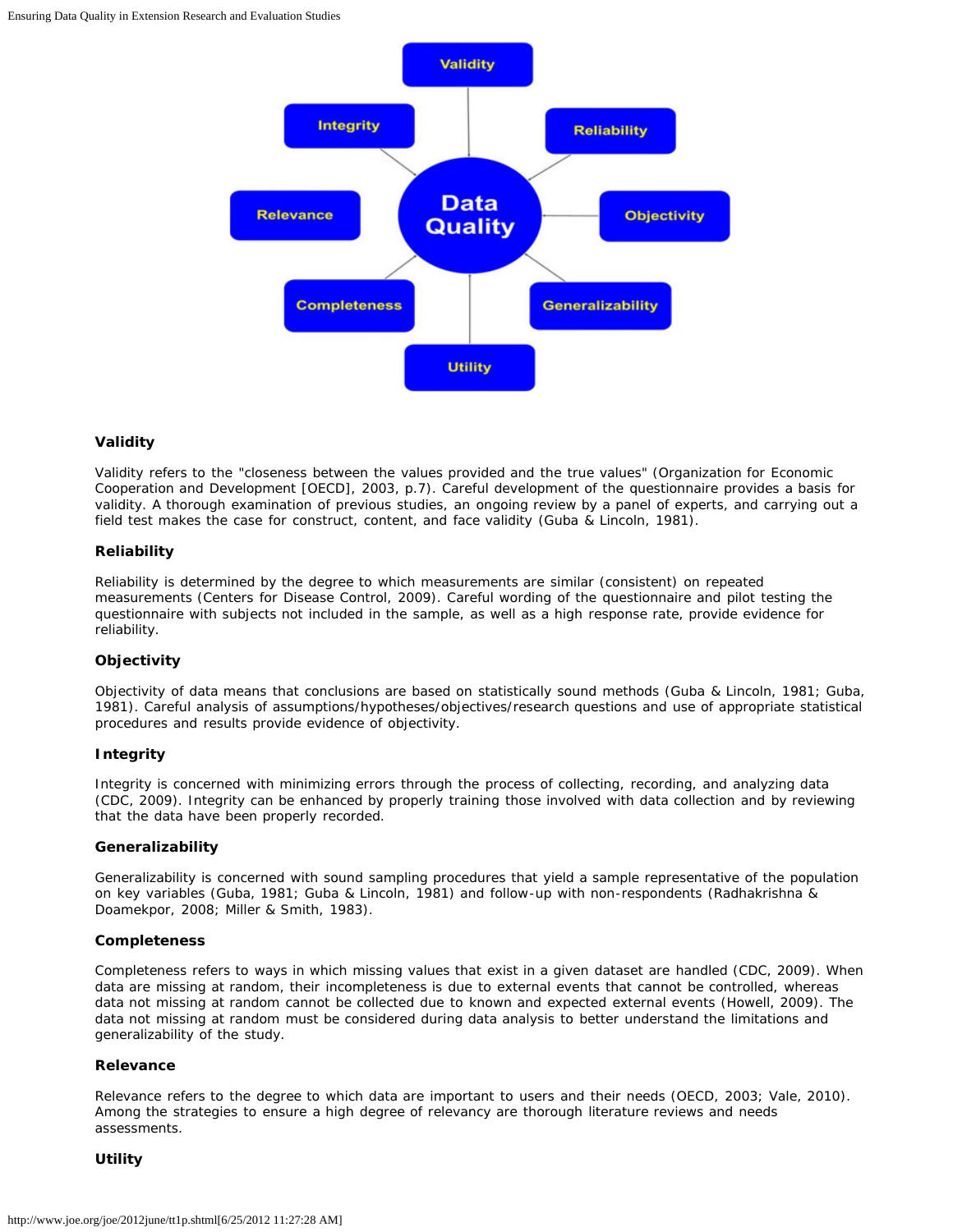Utility includes aspects of timeliness (data collected in a timely manner so that data maintain their relevance to their users), punctuality (release of data), and accessibility (ways in which data are made available to the intended users).

Ensuring these critical aspects of data quality for quantitative data in Extension research and evaluation studies are of paramount importance if Extension programs are to be based on sound research. Careful attention to these data quality components helps reduce errors and ensures that the research is deemed acceptable after the critical scrutiny of reviewers, Extension professionals, and faculty. Striving for data quality will help Extension maintain excellence in its pursuit to accessibly apply research to programs.

## **Using the Checklist**

Based on the information gathered, review of Extension studies, and our experiences, a data quality checklist was developed in order to guide researchers and Extension professionals through the process of ensuring data quality (Figure 2). By using the checklist, researchers and Extension professionals can identify the areas that are methodologically sound and the areas that need improvement. To use the checklist, indicate the extent to which the data quality components are addressed in a research or evaluation study by recording a score of 4, if it is addressed; 3, addressed, but needs improvement; 2, partly addressed, requires major revisions; 1, not addressed at all; and 0 if it doesn't apply.

Ensuring data quality in all Extension research and evaluation studies is critical in order to design, deliver, and evaluate programs in a manner that is methodologically sound and rigorous. Doing so ensures that Extension will continue to provide programs that are based on sound research and are relevant to stakeholder needs.

**Figure 2.**

| Data Quality Checklist for Research and Evaluation Studies in Extension                                                                                                                                                                                                                                                                                                                                                                                  |  | Reliability                                                                                                                                                                                                                                                                                                                                          |  |
|----------------------------------------------------------------------------------------------------------------------------------------------------------------------------------------------------------------------------------------------------------------------------------------------------------------------------------------------------------------------------------------------------------------------------------------------------------|--|------------------------------------------------------------------------------------------------------------------------------------------------------------------------------------------------------------------------------------------------------------------------------------------------------------------------------------------------------|--|
| Listed below are statements related to these eight components. Please indicate the extent to which these<br>components are addressed in the research and evaluation studies by recording a score of 4, if it is<br>addressed; 3 addressed, but needs improvement; 2 partly addressed, requires major revisions; 1 not<br>addressed at all; and 0 if it doesn't apply. Please provide comments (in box) if any of the statements<br>are rated 3 or below. |  | 1. Process to establish reliability<br>2. Evidence of pilot testing the instrument/questionnaire<br>3. Appropriate relability types used for constructs<br>4. Acceptable level of responses (n=>20) to estimate reliability<br>5. Evidence of acceptable reliability for constructs (alpha >.70)                                                     |  |
| Relevance<br>1. Needfor conducting the study<br>2. Study need based on gaps in literature<br>3. Addresses a significant issue related to Extension<br>4. Timeliness of the study<br>5. Study's impact on the profession                                                                                                                                                                                                                                  |  | <b>tritegrity</b><br>1. Procedures for data collection<br>2. Procedures for non-response follow-up<br>3. Any limitations that might jeopardize data<br>4. Appropriateness of data analysis to research-evaluation questions/hypothesis posed<br>5. Assurances for maintaining confidentiality                                                        |  |
| <b>Objectivity</b><br>1. Clear statement of objectives/research-evaluation questions/hypothesis<br>2. Description of key variables examined                                                                                                                                                                                                                                                                                                              |  | Generalizability<br>1. Errors that limit generalizability of the study<br>2. Procedures for appropriate sampling techniques<br>3. Procedures for generalizing study findings to population<br>4. Representativeness of the sample to the population<br>5. Statistical comparisons to generalize study findings.                                      |  |
| 3. Appropriateness of statistical procedures used<br>4. Statistical assumptions met for using inferential statistics stated<br>5. Evidence that conclusions are based on findings                                                                                                                                                                                                                                                                        |  | Completeness<br>1. Procedures to handle missing data<br>2. Alternatives to address missing data<br>3. Measures to address missing data<br>4. Appropriate coding of missing data<br>5. Handling of missing data in reporting results.                                                                                                                 |  |
| Validity<br>1. Questions provide answers to the research-evaluation questions/hypothesis<br>2. Appropriateness of questions to the audience surveyed<br>3. Process used to develop the instrument/questionnaire<br>4. Review of the instrument/questionnaire by a panel of experts<br>5. Field testing of instrument/questionnaire                                                                                                                       |  | utility<br>1. Use of study findings for further research/program improvement<br>2. Policy implications from study findings/program direction<br>3. Study implications for educational programming/improving practice<br>4. Dissemination of findings to key stakeholders<br>5. Linking study findings to past literature/previous evaluation studies |  |

## **References**

Braverman, M. T, & Engle, M. (2009). Theory and rigor in Extension program evaluation planning. *Journal of Extension* [On-line], 47(3) Article 3FEA1. Available at: <http://www.joe.org/joe/2009june/a1.php>

Centers for Disease Control and Prevention (2009). *Quality assurance standards for HIV counseling, testing, and referral data*. Atlanta: Department of Health and Human Services, Centers of Disease Control and Prevention. Retrieved from: <http://www.cdc.gov/hiv/testing/resources/guidelines/quas/overview.htm#link4>

Dunifon, R., Duttweiler, M., Pillemer, K., Tobias, D., & Trochim, W. M. (2004). Evidence-based Extension. *Journal of Extension* [On-line], 42(2) Article 2FEA2. Available at: <http://www.joe.org/joe/2004april/a2.php>

Guba, E. G. (1981). Criteria for assessing the trustworthiness of naturalistic inquiries. *Educational Communication*